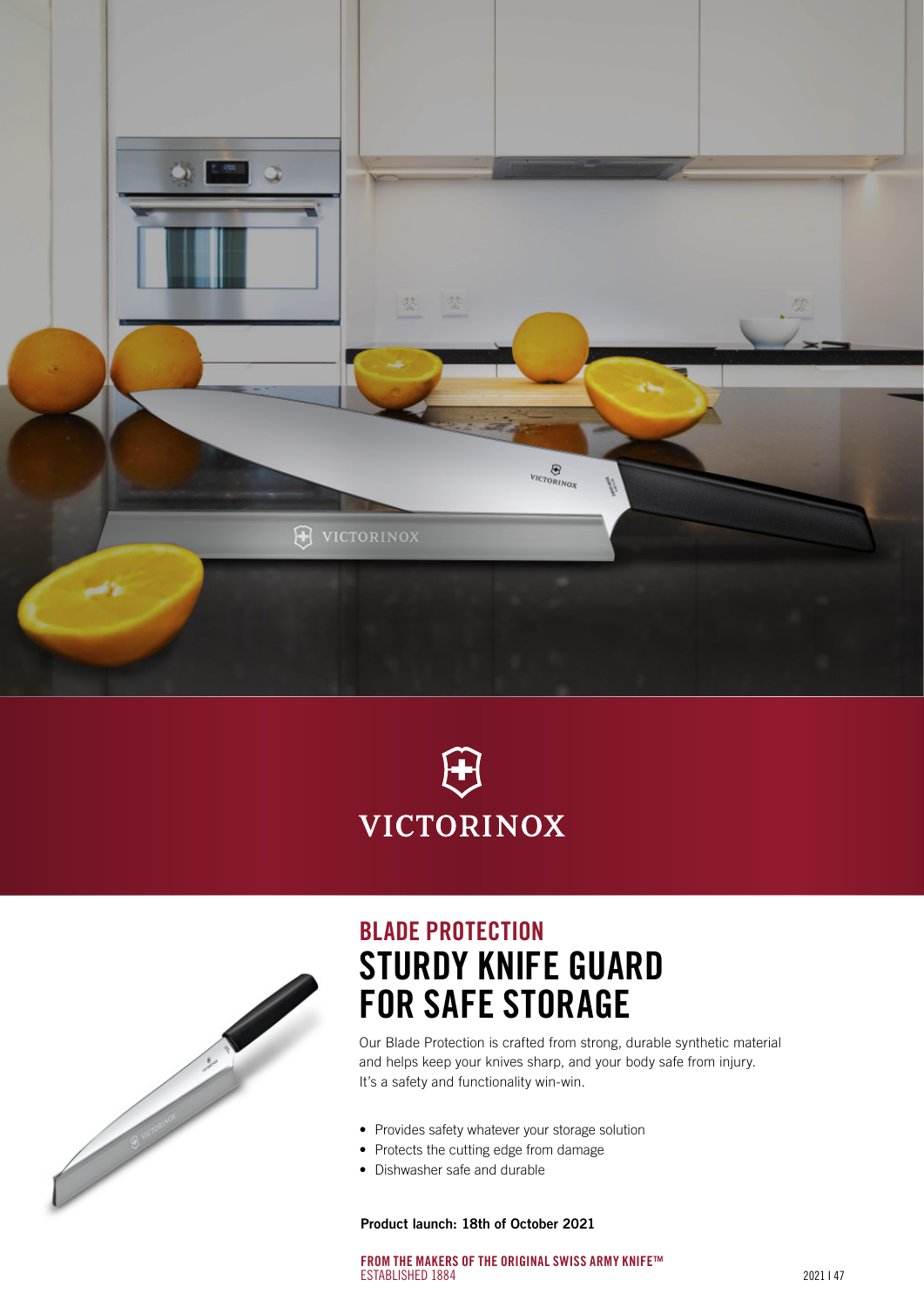### **SPECIFICATIONS**

| 7.4012 | Blade protection,<br>170 x 25 mm | <b>H</b> VICTORINOX |
|--------|----------------------------------|---------------------|
| 7.4013 | Blade protection,<br>215 x 25 mm | H VICTORINOX        |
| 7.4014 | Blade protection,<br>265 x 25 mm | H VICTORINOX        |
| 7.4015 | Blade protection,<br>317 x 25 mm | 田<br>VICTORINOX     |

|                     | 7.4012                       | 7.4013                              | 7.4014                       | 7.4015                              |
|---------------------|------------------------------|-------------------------------------|------------------------------|-------------------------------------|
| <b>Description</b>  | Blade protection<br>170 x 25 | Blade protection<br>$215 \times 25$ | Blade protection<br>265 x 25 | Blade protection<br>$317 \times 25$ |
| Handle material     |                              |                                     | Polypropylene                |                                     |
| Color               |                              |                                     | grey                         |                                     |
| Length              | 170 mm                       | $215$ mm                            | 265 mm                       | 317 mm                              |
| Width               | $25 \text{ mm}$              | $25 \text{ mm}$                     | $25 \text{ mm}$              | $25 \text{ mm}$                     |
| Net weight          | 11 <sub>g</sub>              | 14 g                                | 17 <sub>g</sub>              | 20 <sub>g</sub>                     |
| <b>Gross weight</b> | 12 <sub>g</sub>              | 15 <sub>g</sub>                     | 18g                          | 21 <sub>g</sub>                     |
| Packaging type      |                              |                                     | Polybag                      |                                     |
| Packaging unit      |                              |                                     | $1\,$                        |                                     |
| Dishwasher safe     |                              |                                     | Yes                          |                                     |